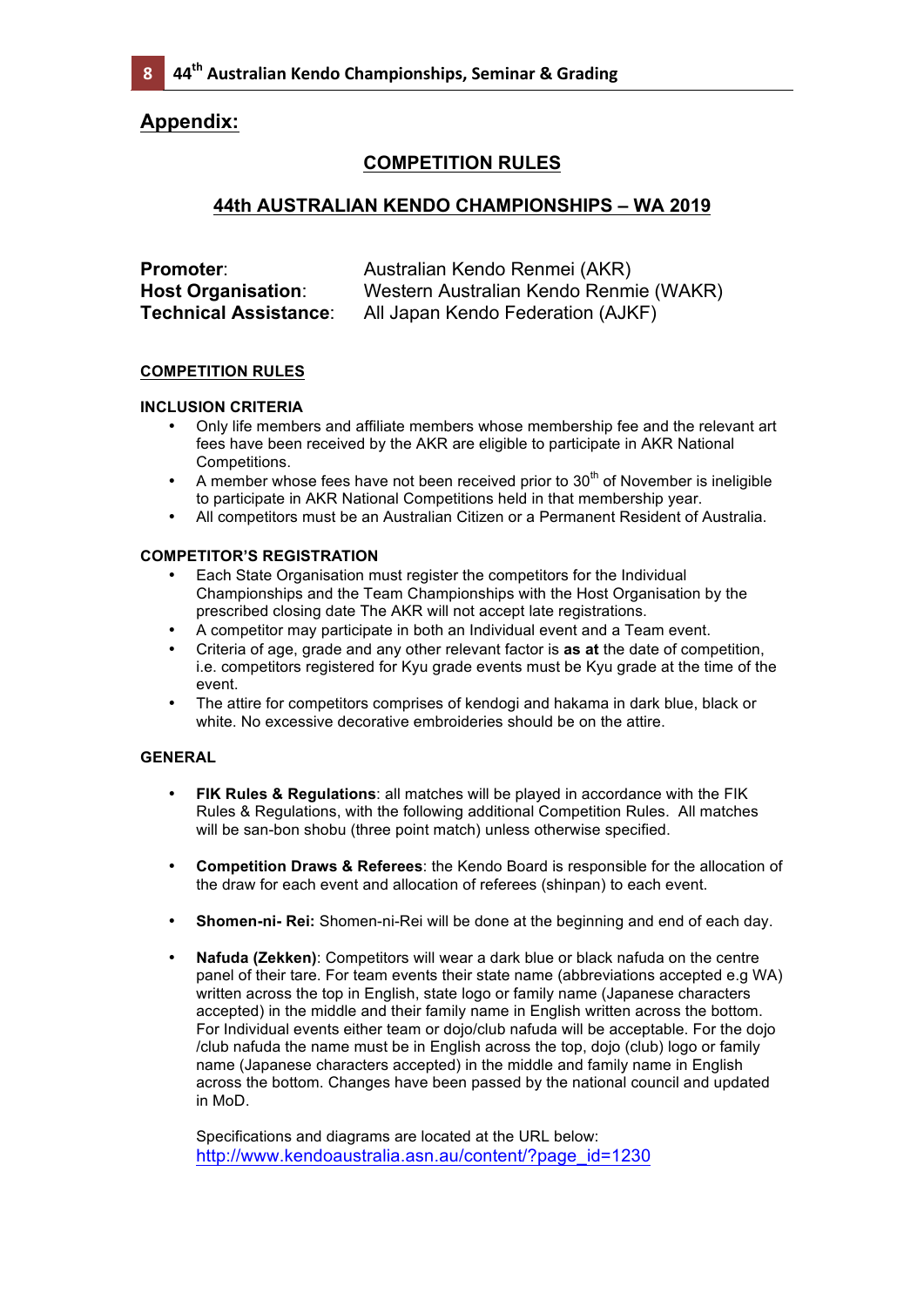#### **CHAMPIONSHIP TITLES**

The following individual Championships are to be contested: \*

- 1. Individual Kyu Grade Men's Championship
- 2. Individual Kyu Grade Women's Championship
- 3. Individual Dan Grade Men's Championship
- 4. Individual Dan Grade Women's Championship
- 5. Veteran's Individual Championship (competitors must be over 45 years of age and have a dan grade on the date of the commencement of the competition, i.e. Saturday after good Friday)

*\*Note that a player may compete in only one individual event*

The following Team Championships are to be contested: \*\*

- 6. Teams Kyu Grade Men's Championship
- 7. Teams Dan Grade Men's Championship
- 8. Teams Kyu Grade Women's Championship
- 9. Teams Dan Grade Women's Championship
- 10. Teams Kata Championship *\*\*Note that a player may compete in only one team event. Men and women cannot compete in each other's events, and kyu grades and dan grades cannot compete in each other's events. The exception is the Kata event where competitors can be mixed.*

#### **RESTRICTION ON TECHNIQUES IN KYU GRADE MATCHES**

In Kyu Grade matches, the use of tsuki thrust, jodan-no-kamae and nito (two sword) style are not permitted.

#### **INDIVIDUAL COMPETITIONS**

- Preliminary rounds will be conducted using a pool system with 3 point matches.
- Pools will consist of 3 competitors (in principle) but may consist of 4 competitors depending on the number of competitors in the event.
- In pools of 3 the order of matches is as follows: A><B, C><B, C><A.
- In pools of 4 the order of matches is as follows: A><B, C><B, C><D, A><D.
- There will be no extension (encho) in pool matches.
- The winner of a pool will be determined by number of wins (draws are not counted).
- If two or more players equal on wins, then by number of points scored (points conceded are not counted).
- If two players still equal, an ippon shobu (one-point) shiai without time limit will be played to determine winner.
- If all three players are equal on wins and points scored, pool is played again in full (san bon shobu).
- Progression in the competition after the pools will be by knock-out.
- Extensions in knock-out rounds and finals will have no time limit.
- The veteran's individual event will be for those over 45 years of age and hold a Dan grade.
- The duration of matches will be dependent on the event as follows:<br>  $\circ$  Individual Kyu Grade Men's<br>
4 minutes
	- $\circ$  Individual Kyu Grade Men's
- 
- o Individual Dan Grade Men's 5 minutes o Individual Kyu Grade Women's 4 minutes
- 
- o Individual Dan Grade Women's 5 minutes
	-
- $\circ$  Veteran's Individual 4 minutes
-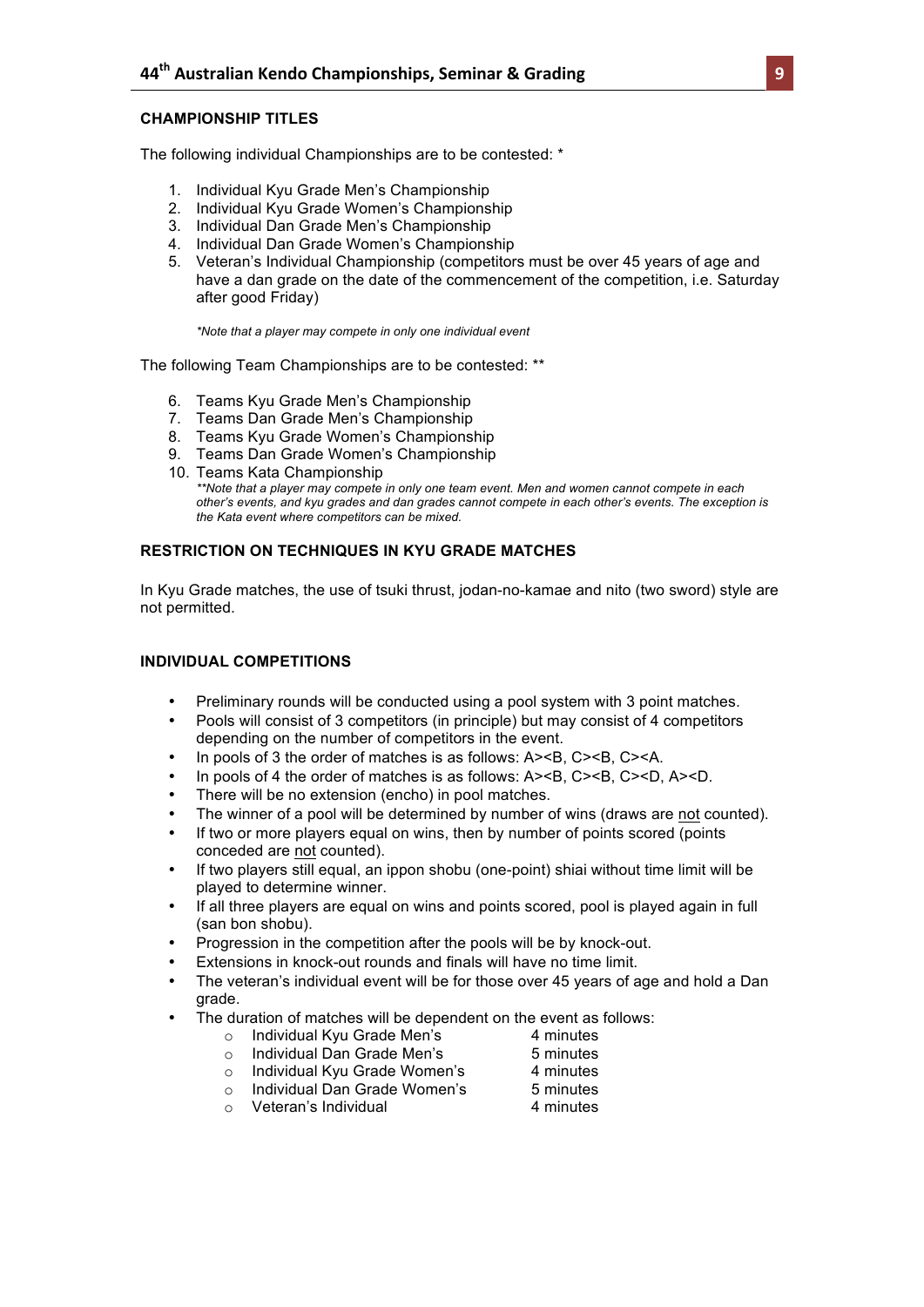#### **TEAM COMPETITIONS**

**0**

#### **Conduct of Team Competitions**

- Preliminary rounds will be conducted using a pool system.
- For the first round, the names and positions of each of the competitors of the team will be handed to the court referee by the team manager 30 minutes prior to the commencement. The names and positions in subsequent rounds will be handed to the court judge immediately after the last fight. Even if there is no change to the order from the previous match, an order list must be submitted for each match.
- In case where the competitors' order is different from the one described in the submitted order list, if it is noticed before the declaration of 'Hajime' by the chief referee (Shushin) for a match, the order of the competitors can be corrected without any penalty. However, if it is found after the declaration of 'Hajime' for a match by the chief referee, the referees of that match shall stop the match immediately and the competitor whose order is incorrect (as well as any other competitor not in correct order from the same team) shall both lose their respective matches and their opponents awarded 2 points per match respectively. If it is proved before the bow of the end (Shuryo-no Rei) at the conclusion of the matches that members from both teams were in violation of the order submitted, all competitors whose orders were incorrect shall lose his/her match and each opponent shall be given 2 points respectively. If it is found after the bow of the end (Shuryo-no Rei) by both teams, the winning and losing of them shall not be changed.
- Pools will consist of 3 teams in principle but may consist of 4 teams depending on the number of teams in the event.
- In pools of 3 the order of matches will be as follows: A><B, C><B, C><A.
- In pools of 4 the order of matches will be as follows: A><B, C><B, C><D, A><D.
- There will be no encho in the team matches.
- The winning team will be determined by number of wins.
- If the number of wins is equal, then by number of points scored (points conceded are not counted).
- If the number of wins and the number of points is still equal, then one player from each team shall play a "no time limit" ippon-shobu (one-point ) play-off match (daihyou-sen). Competitors for the play off must be selected from the registered team members for the match only.
- A default will be regarded as a loss with the opponent awarded 2 points.
- The top 2 teams will progress to a play-off with the winning team from pool A playingoff the second team from pool B and the winning team from pool B playing-off the second team from pool A.
- The final team match will be the winning teams from the play-offs.
- The duration of matches will be dependent on the event as follows:<br>  $\circ$  Men's Kyu Team Competition 4 min
	- $\circ$  Men's Kyu Team Competition
	- o Men's Dan Team Competition 5 min
	- o Women's Dan Team Competition 5 min
	- o Women's Kyu Team Competition 4 min

## **Team Manager (Kantoku)**

- Team managers may accompany and sit with their team during shiai.
- Team managers will provide their own kantoku-ki for signalling a protest (Igi) if required.
- The kantoku-ki will be as specified in the FIK Rules & Regulations.
- Team manager, coaches or players must not have clocks, watches or any timing device near the competition area.

## **Men's Dan and Kyu team matches**

- Teams will be 5 a side, with a minimum of 3 players;
- If playing with 4 players, must play positions 1, 3, 4, 5;
- If playing with 3 players, must play positions 1, 3 & 5.